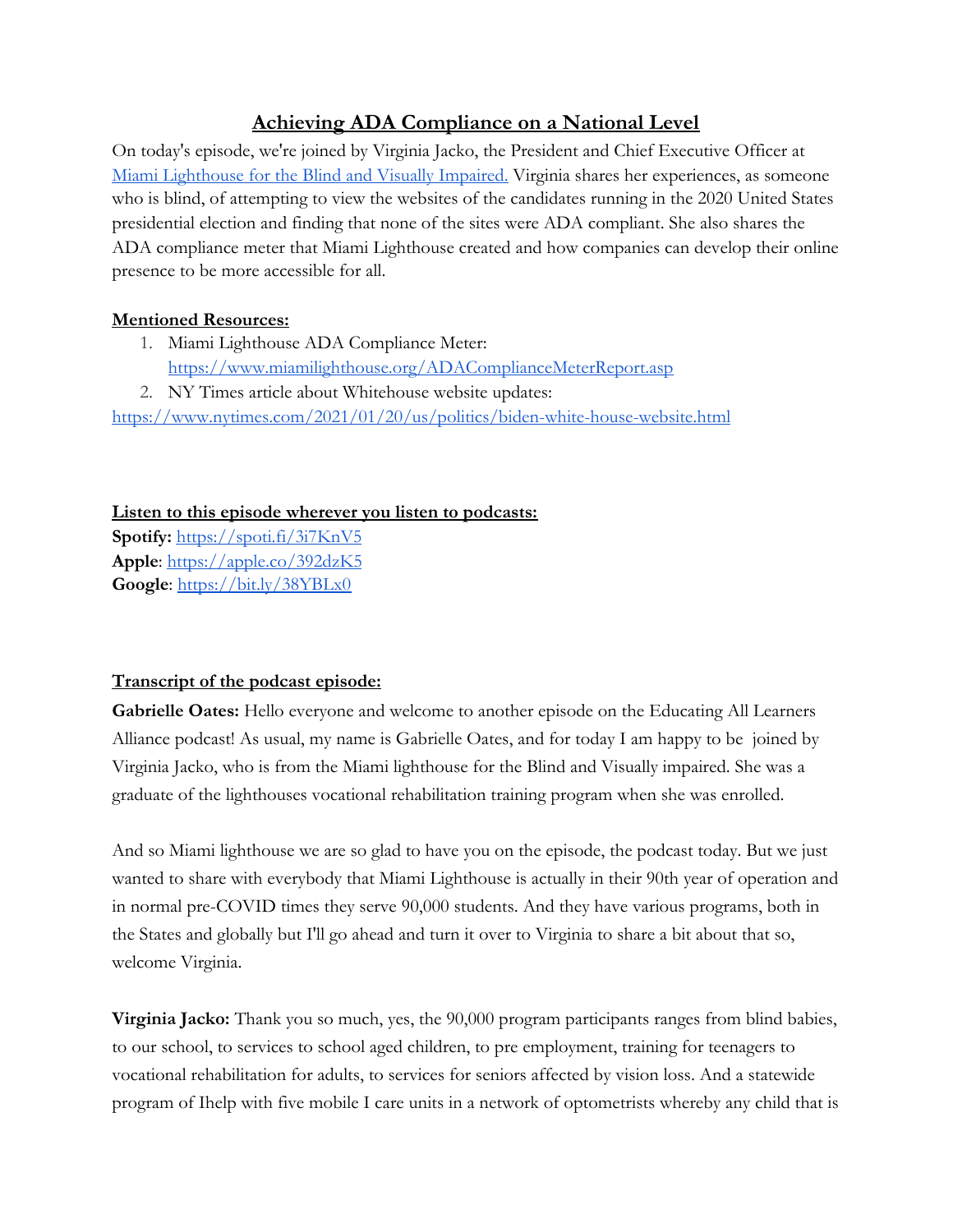low income needs a dilated eye exam, a medical referral, prescription glasses and globally, providing Braille music distance learning to musicians throughout the world. So when we say 90,000 we also include the parents of these clients.

**Gabrielle Oates:** Yeah you're definitely serving them as well and that's incredible the amount of people globally that you're able to impact with the work. I know that EALA is excited to have Miami Lighthouse as a partner and we've seen a lot of the resources that you've shared the past year, whether that be helping young students learn Braille using muffin tins and tennis balls or anything that we've seen it's just been incredible so we're happy to have you on and we.

**Virginia Jacko:** And I'm privileged, thank you!

**Gabrielle Oates**: Well, we know that this past year has obviously been very interesting and very impactful for many students. But we know that your organization has made a lot of impact regarding ADA compliance. So we know that you made an ADA compliance meter, so could you share a bit about the report and what that included.

**Virginia Jacko:** So our ADA compliance meter is a scorecard that we've copyrighted, which has the 10 most important parameters in making a website or a portal accessible to people with vision impairment or hearing impairment. So it is in compliance with the worldwide consortium on accessibility.

**Gabrielle Oates:** And I know that there was a lot of work around the most recent presidential elections. Could you share a little bit about the work that you did related to that?

**Virginia Jacko**: It was a thrill on the day of inauguration, that the New York Times had a featured article about the importance of the new administration on website accessibility and that whitehouse.gov was accessible based upon the guidelines that we had provided the Biden team during their campaign.

This goes back to when in Miami the first debate I, as a totally blind person, wanted to know about the candidates what were their policies, not a single candidate in that first debate had a website that was accessible. That was shocking. It was so shocking that I said 'Virginia you've got to get busy'. On our IT team, I have three totally blind experts with degrees either in information technology or computer science. And that is when we took our compliance meter and scored every candidate. And I was delighted that the first team to get back with us and work with us on a regular back and forth basis were the technology and digital design experts of the Biden team. So, not only was his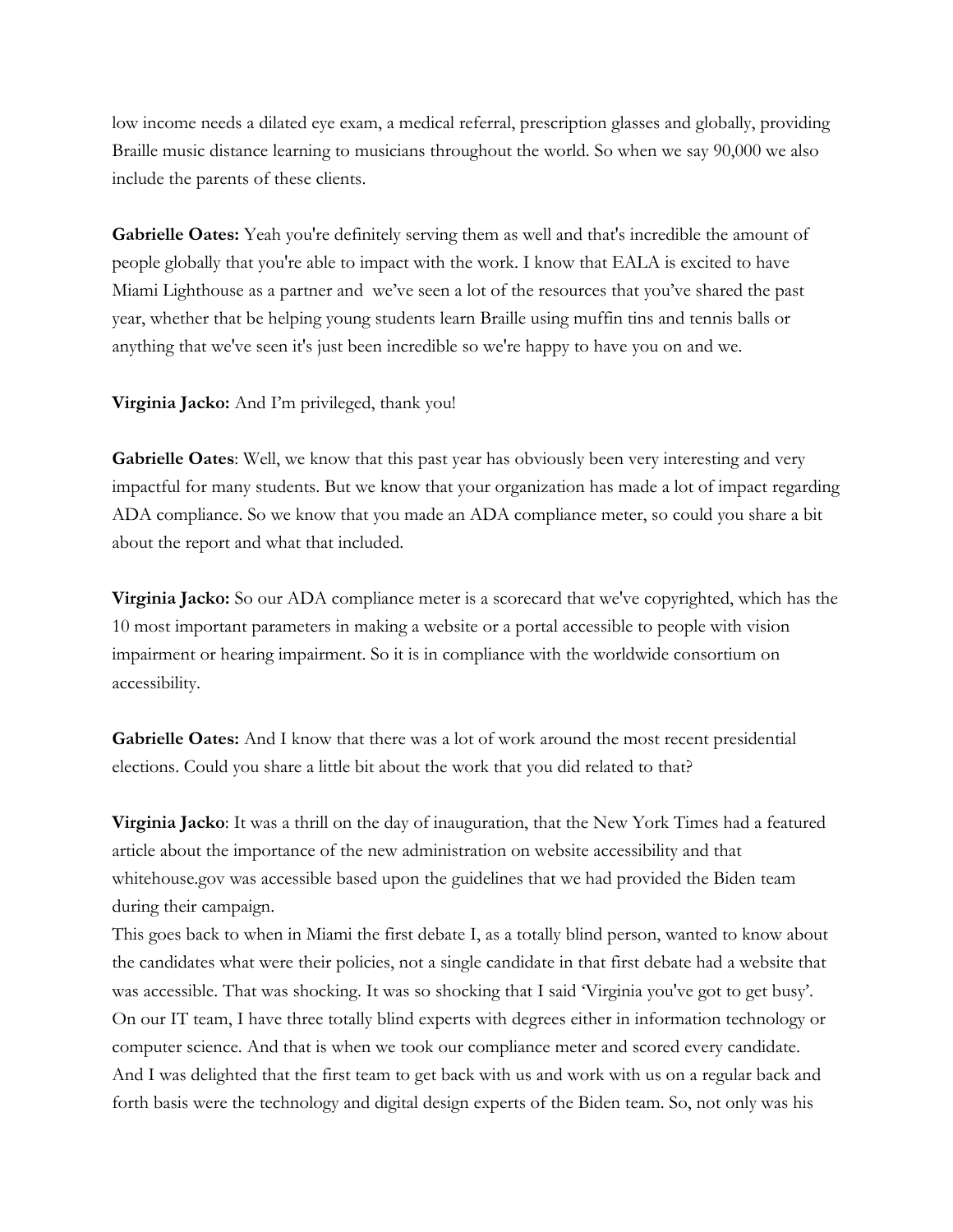campaign website made accessible. But, also, that he used those guidelines, his team used those guidelines in designing the new White House website.

**Gabrielle Oates**: That is incredible and it's just amazing to think that the impact that you had in the initiative that you took to even create the meter, let alone to share it and, obviously, the impact that it's now had on the White House website itself at whitehouse.gov. So that is great! Congratulations to your team on that hard work, I just have to say.

**Virginia Jacko**: Thank you, let me give you just a couple of easy examples. It's not only about totally blind users, but so many seniors are affected by age related eye disease and a very simple widget installed whereby a senior could change the font size or change the color contrast or that there be an accessibility statement with a phone number for a person to get in touch with. Those were three of the items, of the 10, that are so important in that were insta lled on whitehouse.gov So those are examples of what makes a website accessible.

**Gabrielle Oates:** Yeah no those are great I was actually going to ask us what are some of those biggest changes to the site that Miami Lighthouse sort of inspired and it absolutely makes sense and it just kind of shows people and organizations that it doesn't necessarily have to be this huge lift of effort to be able to actually reach people who want to know more information, like you did.

**Virginia Jacko**: So let me give you some other examples of website accessibility, for example, now under COVID, many of us are doing our grocery shopping through the computer. So we provided our accessibility meter to some of the main grocery chains. I was quite surprised, in comparison to my shock with the candidates in the debate in Miami, the grocery stores websites were quite accessible. And that is so important not to shut out people, especially seniors with vision impairments. We did the same thing for pharmacies, ifact regarding all retail shopping external to pharmacies and groceries we have been consultants to over 40 or 50 retail chains. Helping them so that people during COVID can shop, because that is where commerce has been very successful. People are shopping using their computer!

So website accessibility, distance learning accessibility, portals to be able to get the vaccine. Shocking that people with a vision impairment are going to struggle, because of these portals for getting a reservation for a vaccine, most of them are not in compliance.